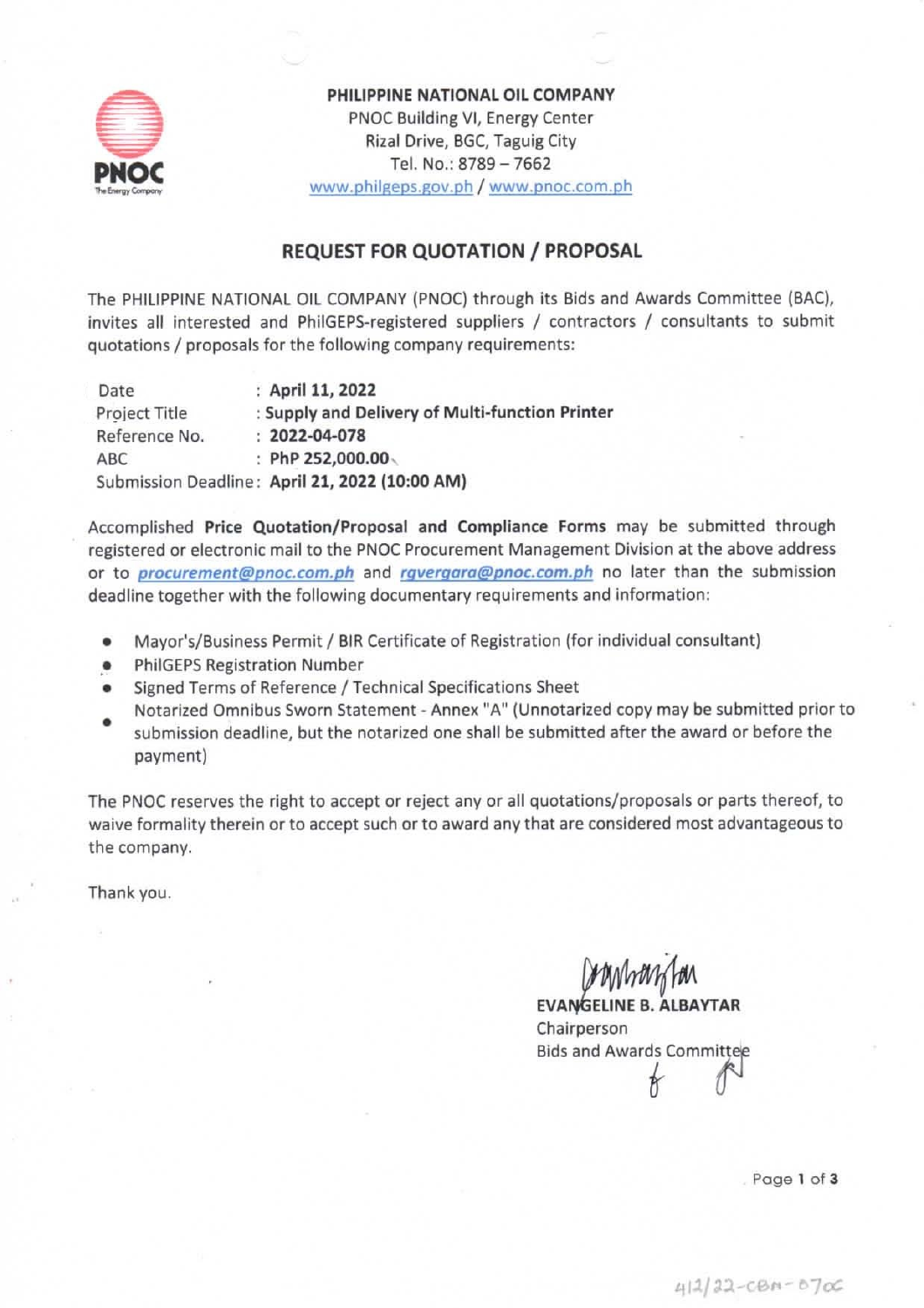# **PRICE QUOTATION / PROPOSAL AND COMPLIANCE FORM**

# **Supply and Delivery of Multi-Function Printer**

## *TECHNICAL SPECIFICATIONS*

#### **MULTI-FUNCTION PRINTER**

- All-in-one Functions: Print, Scan, Copy, Email
- Printing Resolution: 4800 x 1200DPI
- Colors: Black, Cyan, yellow Magenta
- Optical Resolution: 1200 DPI x 2400 DPI (Horizontal x Vertical)
- Scan Output Formats: BMP, JPEG, TIFF, PDF
- Paper Formats: A4, A5, A6, B5, C6, DL (Envelope), No. 10 (Envelope), Letter,  $9 \times 13$  cm,  $10 \times 15$ cm, 16:9, Legal
- Duplex: Yes
- Automatic Document Feed: 30 pages
- Maximum Copy Size: A4, Letter
- Copy Resolution: 600 x 1200 DPI
- Max Copies: 99 copies
- Output Tray Capacity: 30 sheets
- Multifunction: 250 sheets Standard, 250 sheets Maximum, 20 Photo Sheets
- Compatible Paper Weight: 64 g/m<sup>2</sup> 250 g/m<sup>2</sup>
- Media handling: Auto Sheet Feeder, Flatbed Scanner
- Supported OS: Mac OS x 10.6.8 or later, Windows 10, Windows 7, Windows 7 x 64, Windows 8, Windows 8 (32/64 bit), Windows XP SP3, XP Professional x 64 Edition SP2
- Interfaces: USB, Ethernet, Wi-Fi, Wi-Fi Direct

| # | <b>Item Description</b>       | Qty.     | <b>Unit Price</b> | Total |
|---|-------------------------------|----------|-------------------|-------|
|   | <b>Multi-Function Printer</b> | 14 units |                   |       |
|   | Brand / Model:                |          |                   |       |

#### **TERMS AND CONDITIONS**

- 1. Payment Terms: Government Terms full payment upon completion of delivery/implementation, or subject to the conditions specified in the Scope of Works/Activities or Terms of Reference.
- 2. All entries shall be typed or written in a clear legible manner.
- 3. Bidder shall offer one (1) bid only. Alternative bids shall be rejected.
- 4. All prices offered herein are valid, binding and effective for THIRTY (30) calendar days upon issuance of this document.